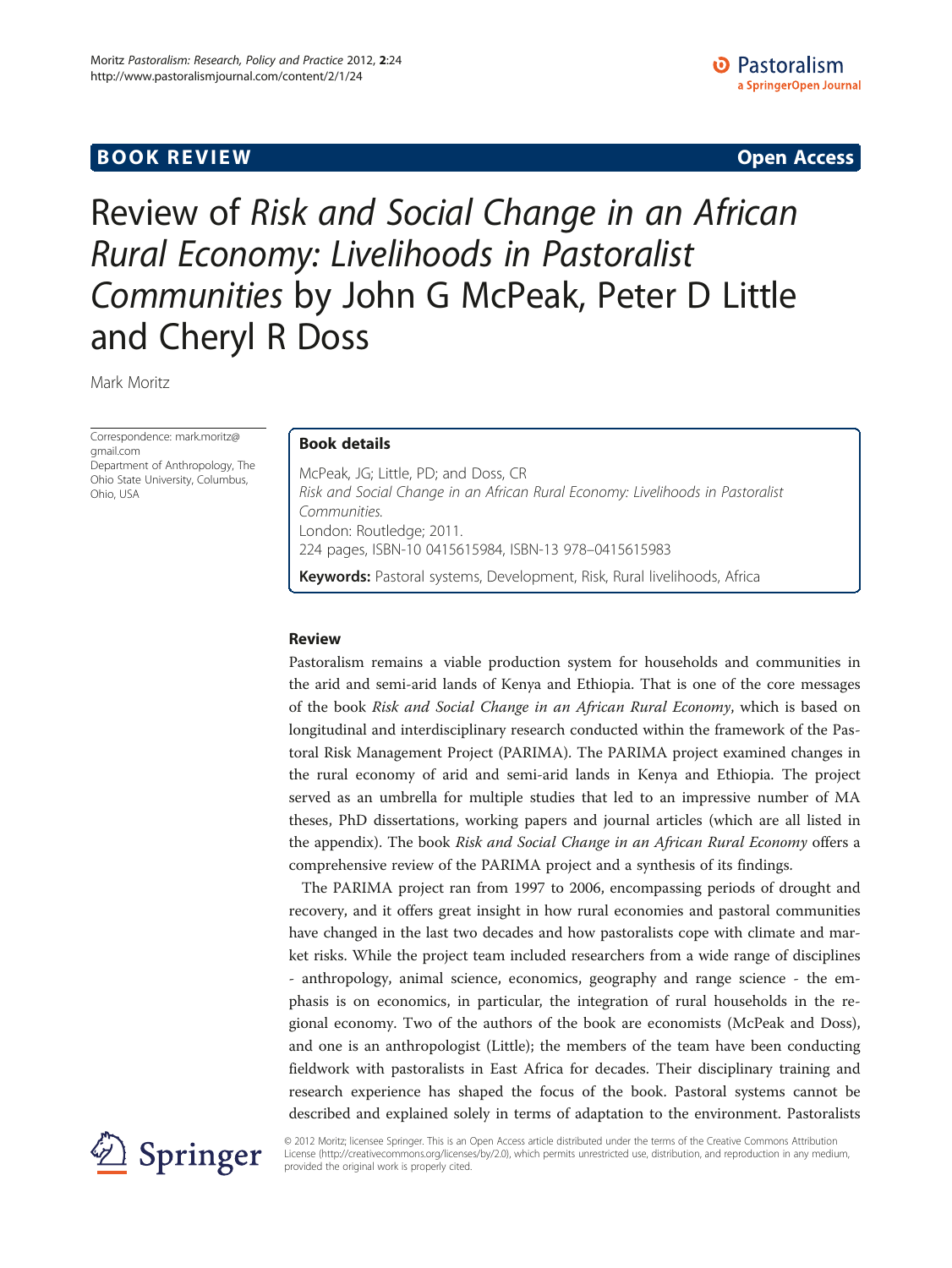have been integrated in the larger market economy for long, and this thoroughly affects their household livelihood strategies. How pastoral households shape and are shaped by the regional economies that link them to national and international markets is the subject of this book. The book describes not only how pastoralists are diversifying their livelihoods, but also how pastoral production remains central to rural households and the regional economy.

The book is divided in eight chapters with an introductory chapter that explains the study; a background chapter that describes the study sites; five chapters that describe markets, risks, livelihood strategies, households and development; and a concluding chapter with a discussion of practical implications of this study for pastoral development. The book uses a comparative approach studying 11 communities in Kenya and Ethiopia that are part of a common marketshed in which goods and services flow from producers in rural areas to consumers in urban areas (as in a watershed). The analytical framework of the marketshed integrates the different units of analysis discussed in the chapters (e.g. markets, communities, households). The PARIMA researchers selected five sites in Ethiopia and six sites in Kenya that represent a wide range of cultural and ecological diversity, including seven main ethnic groups. By selecting communities, the researchers included not only 'pure pastoralists' who rely solely on pastoral production, but also pastoral households that have diversified their livelihood strategies and may no longer rely much on pastoral production. The result is a description of pastoral communities that emphasises the dynamics of how households adapt in different ways to changing circumstances.

The culture, history and political ecology of the area and the study sites and how these communities are situated in relation to critical ecological zones in the region like the Lake Baringo-Bogoria Basin and Marsabit Mountain are discussed in detail in chapter two. Readers unfamiliar with the region will likely be lost in the details, save for the overarching and reoccurring theme of insecurity that is affecting pastoralists throughout the region. A quarter of households in the study had suffered significant livestock losses due to insecurity, and a number have suffered human losses. Surprisingly, the problem of insecurity is not even mentioned in the concluding chapter in which the development implications of the study are discussed.

Chapter five - Changing Livelihood Strategies - represents the core of the book and is based on survey data from 153 households in Ethiopia and 190 households in Kenya between 2000 and 2002. Preliminary analysis of the data showed that two sources are critical for household security: access to livestock and participation in the cash economy (and that these are related; households with greater access to livestock also participate more in the cash economy). The authors divide their sample in four livelihood clusters (each with 25% of the sample) based on whether households were below or above the median of cash income and the median of livestock ownership. The description of the clusters shows how livelihood strategies have changed: households in the 'left out' livelihood group are low in both cash income and livestock assets; households in the 'moving from' (MF) group are high in cash income and low in livestock assets; households in the 'staying with' group are low in cash income and high in livestock assets; and households in the 'combining' group are high in both cash income and livestock assets. Each of the livelihood groups is illustrated by short descriptions of typical households that give insight into how households try to achieve economic security. In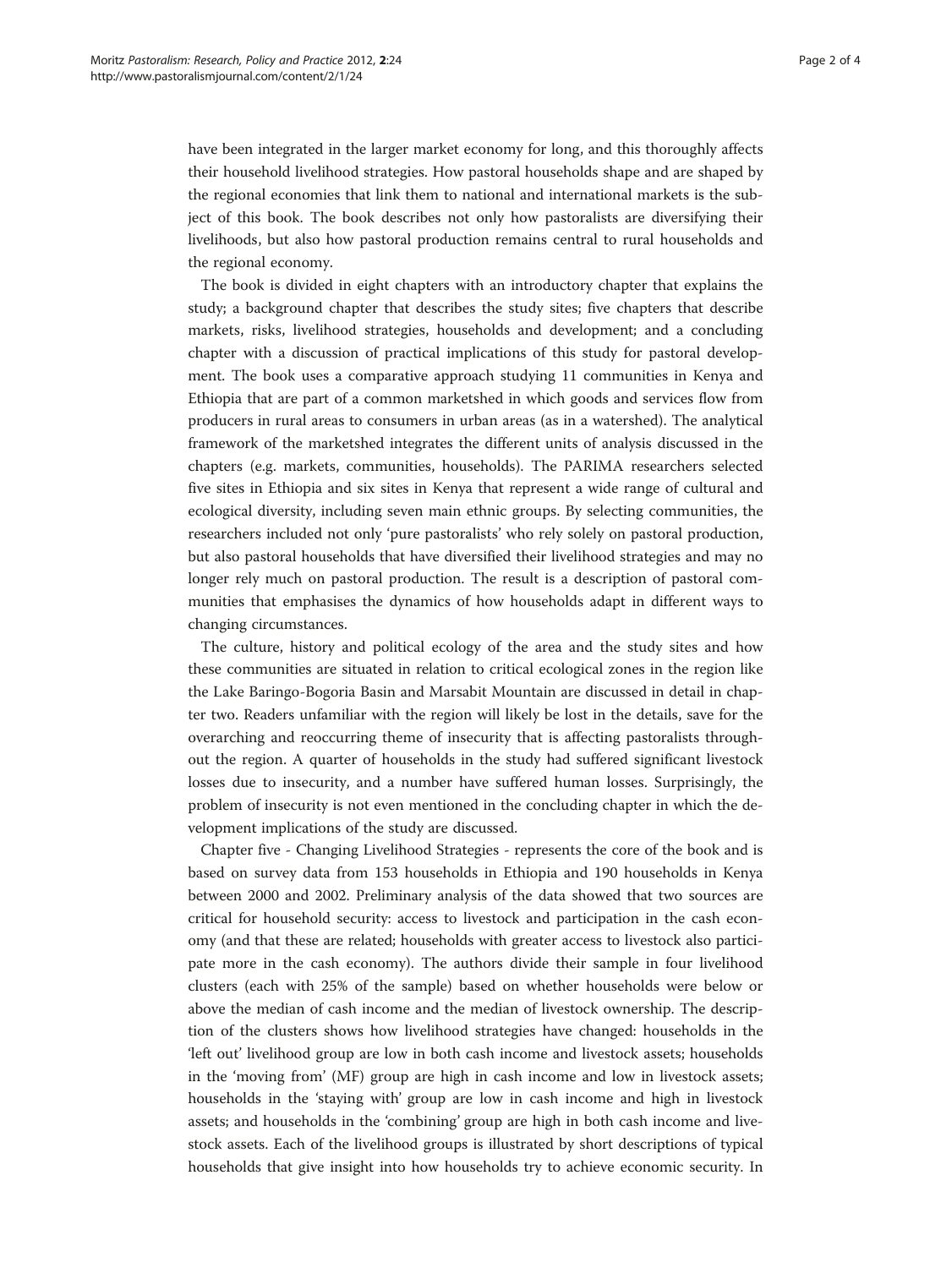fact, it is only in chapter five, halfway the book, that the people in the study are represented by stories of individual pastoralists and their families. As an anthropologist, I would like to have seen more narrative descriptions of the livelihood strategies of individual pastoralists and how they cope with the risks of climate, markets and insecurity.

The authors describe in great detail the sources of income, access to livestock, sources of cash, expenditures and marketing of pastoral products and thus provide great insight into the different livelihood strategies that pastoral households pursue in search of economic security. One of the main findings is that there is considerable inequality, even though there are no major differences in terms of the livelihood diversification between poorer and wealthier households. The main difference between the poor and wealthy is that the latter get much greater returns from the same activities. As a result, households with more cash can spend more on education and healthcare, which increases the value of their human capital and further increases inequality within these rural communities. The findings suggest that the economy of scale may play a role and that there may be a threshold effect, which means that households with fewer livestock and less cash income are unlikely to overcome poverty. The question is whether households in the "moving from" group, some of which are under this threshold, will be able to achieve sustainable livelihoods using a combination of cash and pastoral income.

Researchers found that a large percentage of the households in the survey were selfidentified female-headed households, about 30%, and they could be found in all four livelihood clusters. Moreover, in each of the clusters, women owned livestock, including camels, cattle and small stock, and women were involved in the herding activities. These findings challenge traditional images of men in charge of the herd and women in charge of the household, which no longer accurately describe the reality of pastoral households in the arid and semi-arid lands of Kenya and Ethiopia.

The book is part of the Routledge ISS Studies in Rural Livelihoods series, which focuses on studies that combine rigorous empirical studies with theoretically stimulating approaches and are accessible for policy practitioners. Throughout the book, but specifically in the conclusion, authors make explicit what the practical lessons of their study are for development of the rural economy. Most importantly, the authors argue that livestock and pastoral production are central for households in the area, including those households that are low in livestock assets. Pastoral production is not only important in terms of milk production (for subsistence and cash), but also in terms of livestock sales (for cash). The authors argue that development initiatives should build on the pastoral production system and link rural households to the markets. Pastoralists have not to be convinced of the value of diversification and education, but the challenge will be to integrate these with the pastoral production system in terms of allocation of land and labour. For example - how to deal with conflicts between agricultural and pastoral uses of the same natural resources or how to send children to school while maintaining mobility of the herds.

Most importantly, the authors argue, pastoralists should be integrated in the design of development project and address the needs of the target population. The PARIMA research project was designed to pay more attention to what pastoralists wanted in terms of development, but rather than using participatory methods, the teams used structured and semi-structured interviews to examine whether there was a strong